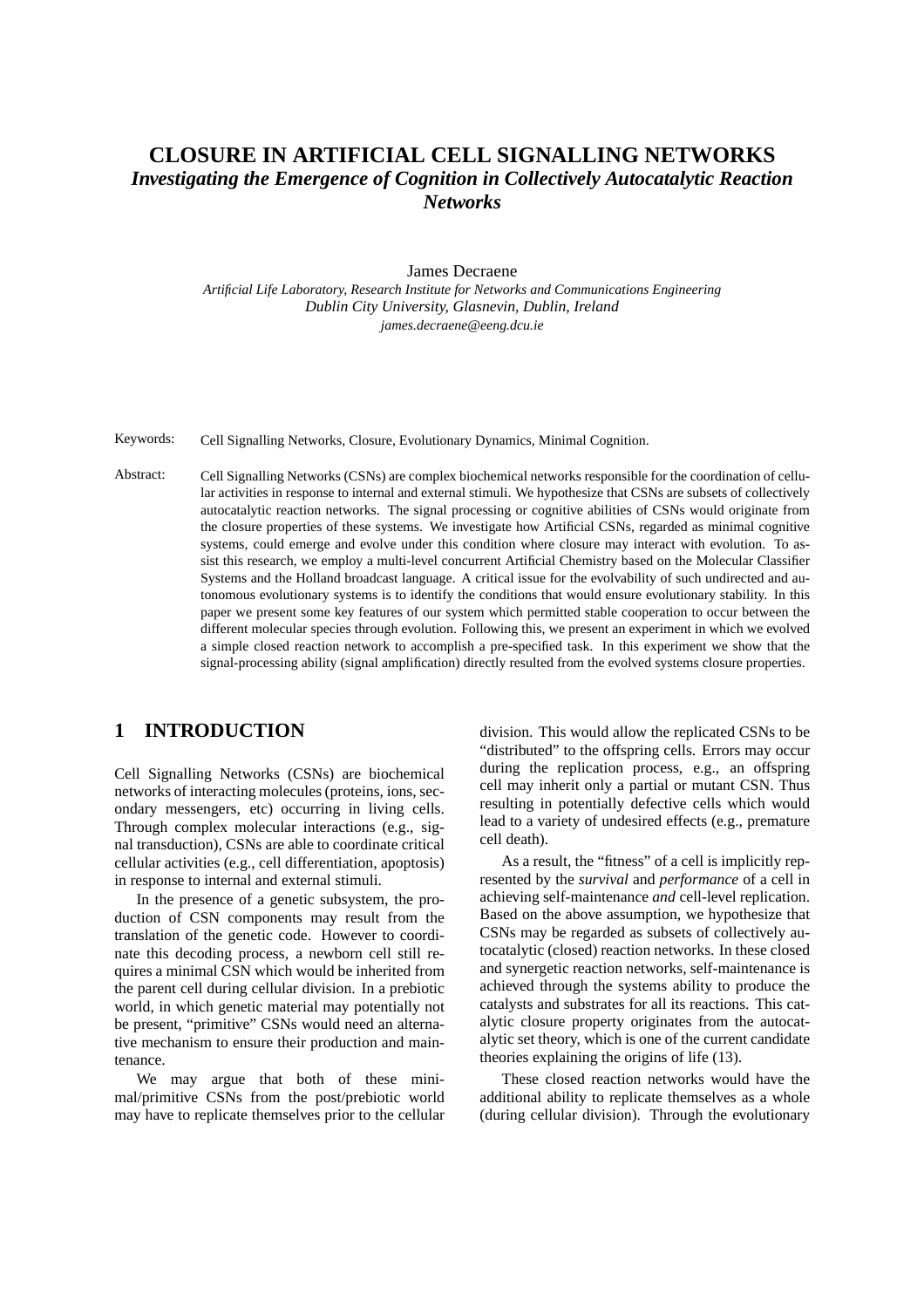process, we suggest that these systems may develop signal processing abilities which are typical of real CSNs. However these Artificial CSNs (ACSNs) must preserve closure to self-maintain and survive. Thus the systems signal-processing abilities may originate from the closure properties where inputs (internal or external stimuli) are perturbations to the system. The system outputs would result in a modification of the systems state and of its closure properties.

Following (18) we regard the coupling of these ACSNs signal-processing abilities and closure properties as minimal principles for life and cognition. By examining the conditions for the emergence of distinctive ACSNs signal-processing abilities, we investigate the emergence and origins of minimal cognition. These ACSNs may thus be regarded as Artificial Cognitive Systems which may potentially provide a range of applications in computing and engineering. Thus the goals of this research are twofold and can be summarized as follows:

- From a theoretical point of view: to study the origins and complexity evolution of cognition in biological systems.
- From a practical perspective: to provide a new computational paradigm inspired by nature.

To assist this research we developed the MCS.bl, a string-based Artificial Chemistry (AC) based on the Molecular Classifier Systems (MCS) (McMullin et al.) and the Holland broadcast language (11). This technique examines the evolution of biochemical networks from an undirected, selfengineered and autonomous perspective. In this approach no explicit fitness function is defined, the evolutionary process is driven by the capacity of CSNs to self-maintain and perform the necessary signal-processing operations or "computation" to achieve cell-level replication.

A key step of this research is to identity the conditions which provide evolutionary stability to the closed reaction networks when simulated in the MCS.bl. Examining such phenomena relates closely to other studies which have been conducted on Holland's Alpha-Universes (10), Tierra (15) and Alchemy (6). In this paper we first describe the MCS.bl. We then discuss how a multi-level and concurrent model enhanced the evolutionary stability of the system. Finally we present an experiment in which we evolved a minimal closed ACNS to accomplish a pre-specified task (signal amplification).

## **2 MOLECULAR CLASSIFIER SYSTEMS**

Molecular Classifier Systems are a class of stringrewriting based AC inspired by Learning Classifier Systems (LCS). As opposed to traditional stringrewriting systems, operations are stochastic and reflexive (no distinction made between operands and operators). The behaviour of the condition (binding) properties and action events (enzymatic functions) is defined by a language specified within the MCS. This "chemical" language defines and constrains the complexity of the chemical reactions that may be modelled and simulated. In this AC, all reactants are catalytic in the sense that they are not consumed during reactions. These reactions result from successful molecular interactions which occur at random. When a reaction occurs, a product molecule is inserted into the reactor.

We proposed a simplification of the Holland broadcast language (2) which is used as the MCS chemical language resulting in the MCS.bl system. The MCS.bl differs from the original MCS (McMullin et al.) by introducing more complex chemical reactions (only replications may occur in the MCS). A molecule may contain several condition/action rules which define the binding and enzymatic properties. A reaction between molecules occurs if at least one conditional part from any rules in a molecule *A* matches a target molecule *B*. *A* is regarded as an enzyme whereas *B* is regarded as a substrate molecule. When a reaction occurs, the action part from the satisfied rule in *A* is utilized to perform the enzymatic operations upon the bound substrate molecule *B*. This operation results in the production of another offspring (product). If several rules in *A* are satisfied by *B*, then one of these rules is picked at random and employed to carry out the enzymatic function.

A number of differences exist between our simplified broadcast language (BL) and the LCS, e.g., the LCS's alphabet is  $\lambda = \{ 1, 0, \# \}$  whereas the BL includes additional symbols  $\Lambda = \{1, 0, *, :$ ,  $\Diamond$ ,  $\triangle$ , ',  $\nabla$ }. The basic elements of the BL are strings made from Λ called *broadcast devices*. A broadcast device is parsed into zero, one or more *broadcast units*, where each unit represents a single condition/action rule. The symbol ∗ separates broadcast units within a broadcast device. The symbol : separates a condition from an action within a single broadcast unit. 0s and 1s are basic informational symbols.  $\{\Diamond, \nabla, \triangle\}$  are single/multiple character(s) wildcards that may also transpose matched strings into output strings. Quoted symbols (preceded by ′ )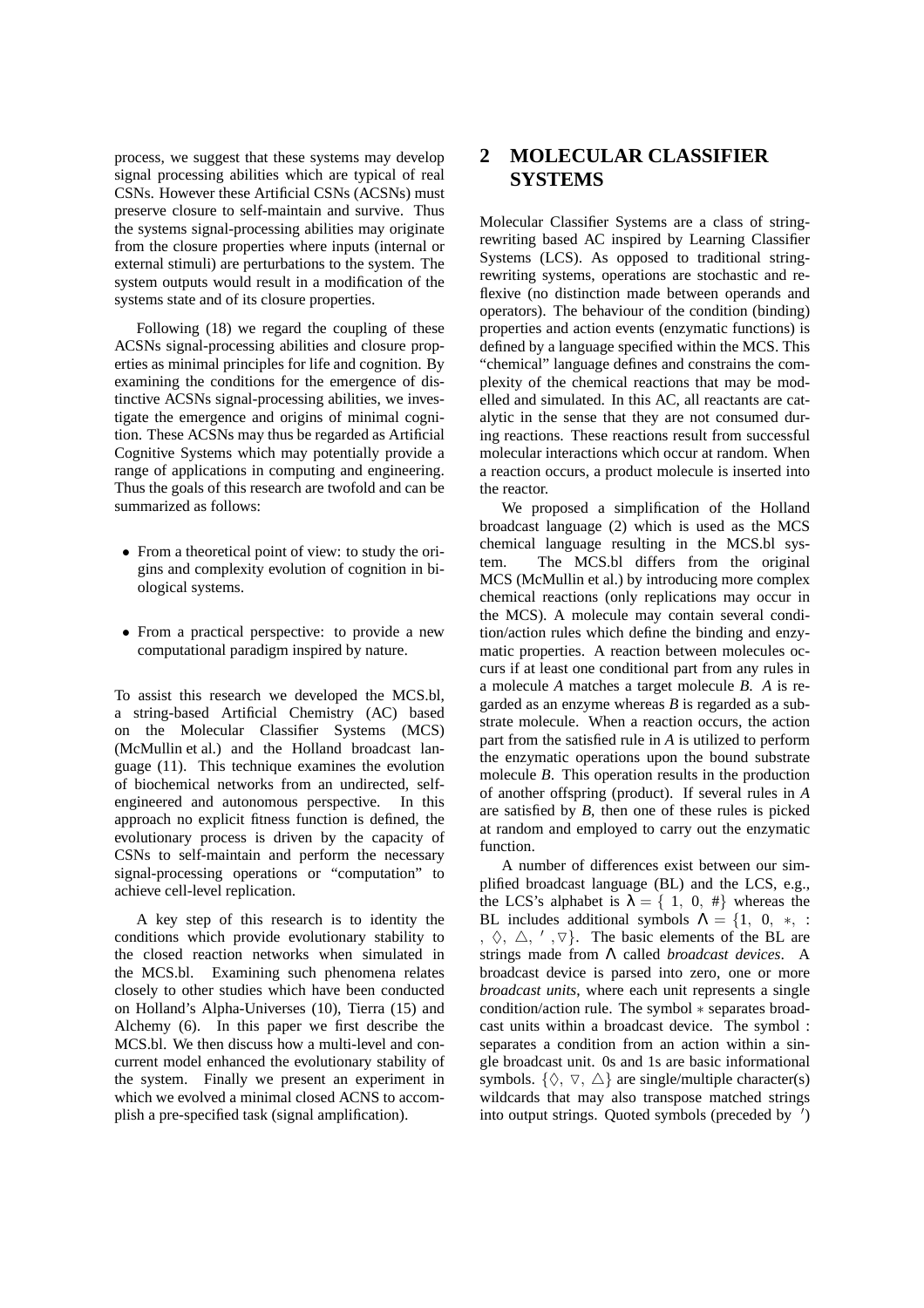are prevented from interpretation. Figure 1 depicts an example broadcast device which may bind and react with a copy of itself, this reaction is presented in Fig $ure 2$ 



Figure 1: An example broadcast device

| Enzyme                                  | substrate               | product                 | operation             |
|-----------------------------------------|-------------------------|-------------------------|-----------------------|
| $* \nabla 1$ : $\nabla 0$               | 1:0                     | 0                       | no reaction           |
| $*\nabla 1$ : ' $*\nabla$               | 0:1                     | $*0:1$                  | activation            |
| $*$ ' $*0$ $\triangledown$ : 0 $\nabla$ | $*0:1$                  | 0:1                     | inhibition            |
| $*\nabla : \nabla$                      | $*00:11$                | $*00:11$                | universal replication |
| $*0:00*$                                | $* \nabla 0 : \nabla 0$ | $* \nabla 0 : \nabla 0$ | self-replication      |
| $* \nabla 1 : \nabla 10$                | $*0:1$                  | $*0:10$                 | concatenation         |
| $*\triangledown 1:\triangledown$        | $*0:1$                  | $*0:$                   | cleavage              |

Table 1: Example operations realized with the MCS.bl

A detailed description is omitted in this paper, see (12) for full specification of our BL implementation. Table 1 presents a number of example operations that can be realized with the MCS.bl.



Figure 2: Example reaction

## **3 EXAMINING EVOLUTIONARY STABILITY**

As this evolutionary system is an undirected approach, the first key step was to obtain catalytic networks that are able to self-sustain over time. In order to achieve such evolutionary robustness, it is necessary for these networks to possess mechanisms which provide some protection from parasites that may be formed. In this section we examine the system evolutionary stability firstly when implemented as a single level selectional model, secondly when the MCS.bl is implemented as a multi-level concurrent system.

#### **3.1 Single-level selectional model**

In a single-level selectional model, all molecules are contained in a single reactor in which they are competing with each other. This molecular competition is referred to as the first level of selection. Each time a successful reaction occurs, a product molecule is inserted into the reactor, if the latter is saturated then another molecule (selected at random) is removed from the reactor space (designating the system outflow), see Figure 3.1.

A formal explanation of this outcome is given by modelling the system with the (approximate, continuous) catalytic network equation (17). The state of the system is described by the concentration vector  $x =$  $(x_1,...,x_n)$  with  $x_1 + ... + x_n = 1$  and  $x_i > 0$ , where  $x_i$ refers to the concentration of a molecular species (or collection of "chemically equivalent" species) *s<sup>i</sup>* . The general dynamic behaviour is then given by:

$$
\dot{x}_k = \sum_{i=1}^n \sum_{j=1}^n \alpha_{ij}^k x_i x_j - x_k \sum_{i,j,l=1}^n \alpha_{ij}^l x_i x_j
$$
\nwith  $k = 1, \ldots, n$ 

 $\alpha_{ij}^k$  are the rate constants for each reaction  $s_i$  +  $s_i \rightarrow s_i + s_j + s_k$ . In here, these simplify to:

$$
\alpha_{ij}^k = \begin{cases} 1 \text{ if } s_i + s_j \rightarrow s_i + s_j + s_k \\ 0 \text{ otherwise} \end{cases}
$$
 (2)

Previous studies (3) demonstrated that the spontaneous emergence and self-maintenance of replicases in the MCS.bl was *unlikely* to occur. Consequently experiments were conducted in which, as in the Tierra system, a hand-designed molecule called *the ancestor* was introduced into the population. This replicase molecule was hand-designed so as to possess a high binding specificity, thus preventing exploitation from other molecules. This specificity ensures a rapid dominance over a randomly generated molecular popula-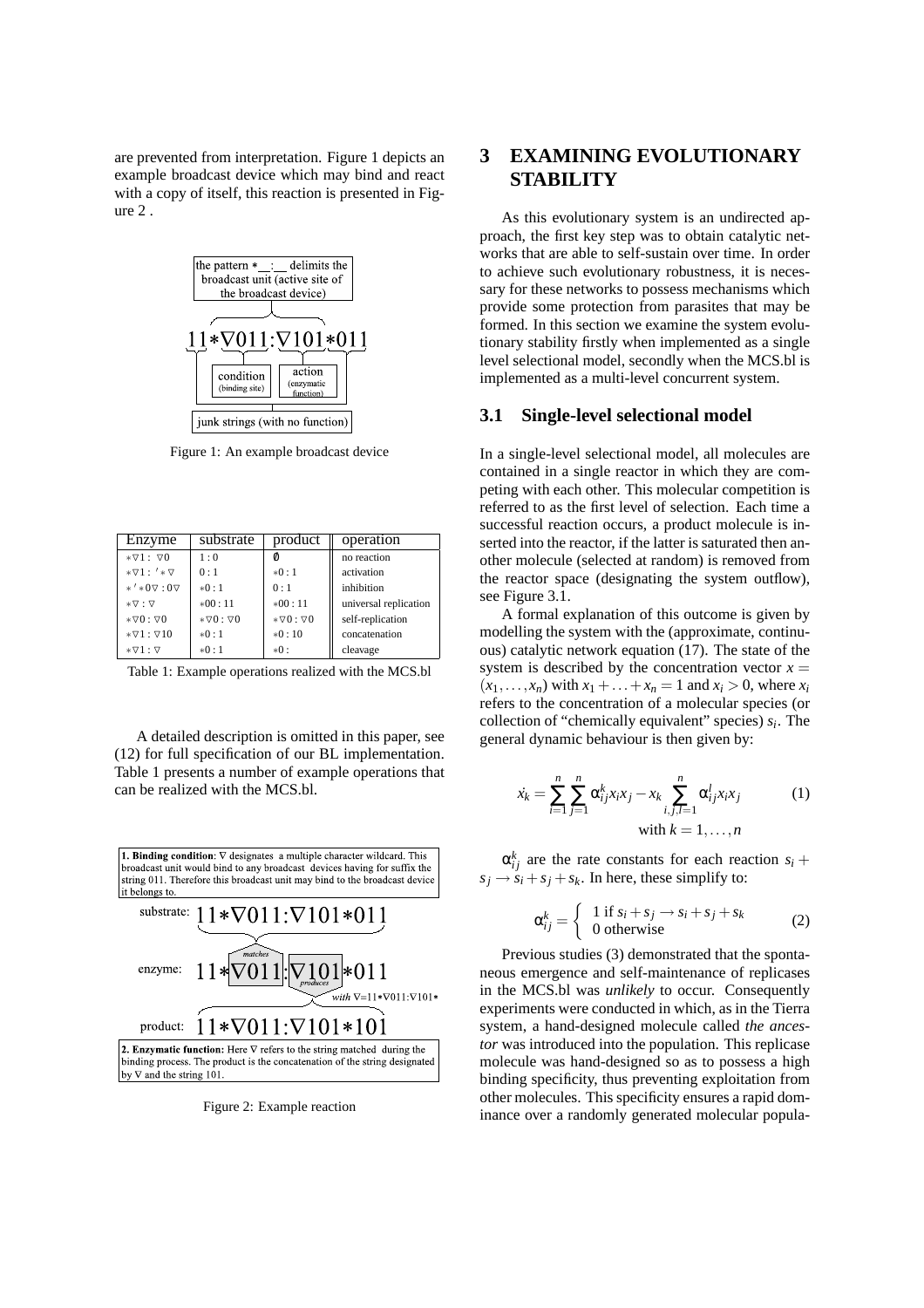

Figure 3: Flowchart of the single-level selectional model

tion (which would not be possible if a universal replicase, having no binding specificity, was employed instead; see Decraene et al. 3). Various molecular mutations through successful reactions were possible and a constraint over the molecular complexity was set due to computational limitations (experimental details and mathematical analysis may be found in Decraene et al. 3). Although this MCS.bl implementation was to some extent similar to the Tierra system, we did not observe the emergence of collectively autocatalytic networks. Instead we observed a degenerate outcome characterized by an "elongation catastrophe"

phenomenon:

During evolution, a series of parasitic displacements was observed leading to ever longer molecules. However, as the mutation effect increases (with the length of a molecule), disruptive structural changes may also occur more frequently. We observed that consequences of these structural changes were twofold:

- Molecules may become inactive, thus being considered as substrate or waste molecules. These waste molecules would then accumulate and prevent any further enzymatic activities. A potential consequence of the BL syntax is that a mutation may disrupt dramatically the behaviour of an enzymatic molecule. This degenerative effect may be regarded as the consequence of the BL "brittleness" (asymmetric mutation effects Ray 16).
- The binding specificity may be increased. Mutations leading to the insertion of informational symbols such as 0*s* and 1*s* may also increase significantly the binding specificity of molecules. As a result, although these molecules may still possess an active site capable of some enzymatic function, they could not catalyse any molecules in the reactor.

Both of these phenomena result in a continual decrease in the overall reaction rate until reactions cease completely (i.e., the system decays and ultimately reaches a state of stasis). These results obtained with this single-level AC exhibited unexpected evolutionary dynamics which resulted in various degenerate cases: No stable cooperation between the molecular species could be observed in the evolutionary simulations. Thus this first implementation of our evolutionary system suffered from a critical lack of "robustness".

## **3.2 Multi-level selectional and concurrent model**

In the multi-level selectional model, we introduce multiple reactors where each of them contains a population of molecules. These reactors or *cells* may be subjected to cellular division, which results in the replacement of the parent cell and creation of two offspring cells. However, the number of cells in the universe is fixed. As a result such a cellular division also triggers the removal of another cell selected at random. In a similar manner to molecules, cells are competing with each other which is regarded as the second level of selection.

In contrast to the single level model, successful reactions do not lead to the removal of a random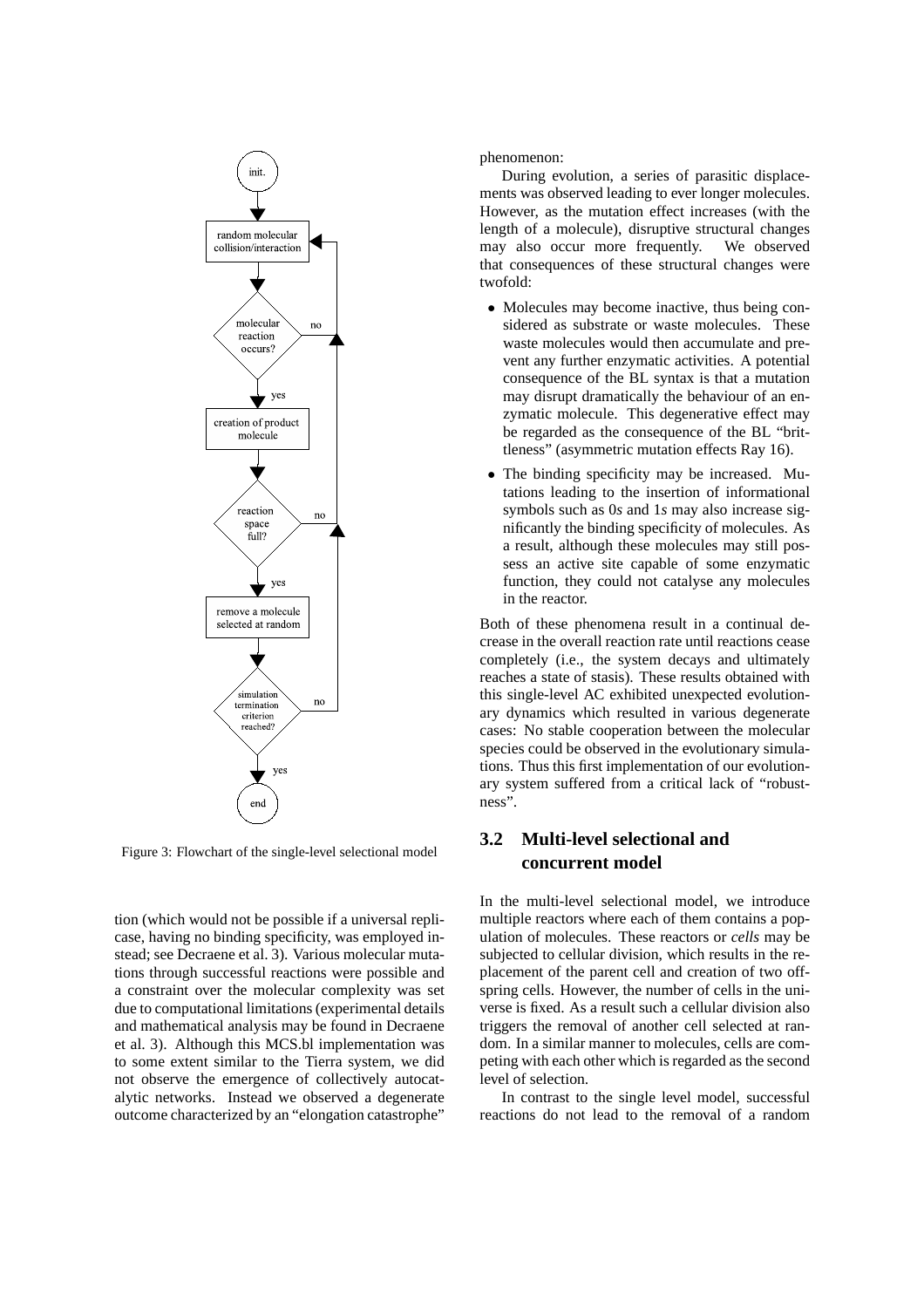molecule in the reaction space. Thus the number *m* of molecules contained in a cell may increase until the cell is full (i.e., when *m* is equal to the cell maximum capacity *c*). When a cell is full, a division occurs as follows: Half of the molecules contained in the cell are selected at random, then these molecules are removed from this cell and are inserted into the offspring cell. This newly created cell is then inserted into the cellular population. Finally, a cell is picked at random (other than the offspring and parent cell) and removed from the cell population, see Figure 3.2.

Furthermore this multi-level model was implemented as a concurrent system where each cell is run on a single CPU. In this concurrent model, the fittest cells would not only be the cells that exhibit a high rate of successful reactions (when compared to the total number of molecular collisions), but also cells that contain molecules that are fast to compute. For example let us consider two cells containing complete reaction networks (i.e., all molecular collisions lead to the successful production of molecules). Those cells would moreover contain molecules having different computational complexities. In here the cell which possesses a smaller overall molecular computational complexity will have the selective advantage. This computational complexity introduces in our model a notion of chemical kinetics and may alter the cellular growth rate (i.e., the cells fitness).s

We extended the MCS.bl with the multi-level concurrent model described above, our results indicated that none of the evolved cells resulting from the simulations suffered from elongation catastrophe. The nature of the evolved populations resulting from the simulation runs were equivalent to those expected from systems such as Alchemy: We observed the rapid domination of molecular organizations which involved a limited number of replicases capable to self-sustain over time.

Moreover, in traditional multi-level selectional models infected cells would usually be displaced only when these have decayed (1; 9). Whereas in our multi-level concurrent AC, infected cells (having a smaller growth rate) would rapidly be displaced by healthier cells (having a higher growth rate) due to the concurrent nature of the system. This concurrency property increased the system's ability to control parasitism.

# **4 EVOLVING CLOSED REACTION NETWORKS**

The previous examination on evolutionary stability provided us with the necessary understanding to



Figure 4: Flowchart of the multi-level and concurrent model

evolve closed reaction networks that are able to selfsustain over time. These closed reaction networks are regarded as primitive ACNS. Preliminary experiments suggested that when self-replication is enabled, evolved networks would present only limited interest. As these networks would converge toward molecu-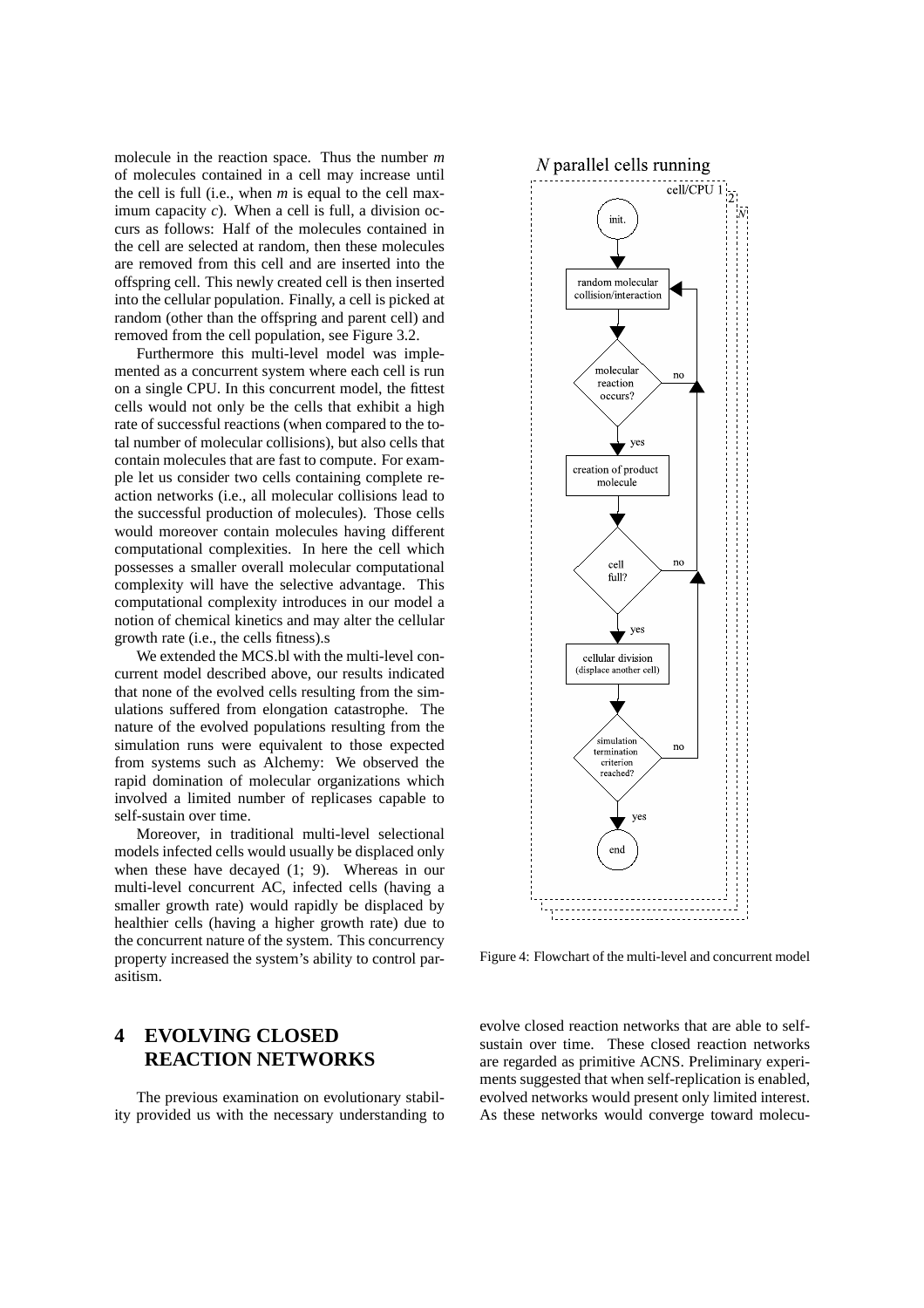

Figure 5: A: Seed closed reaction network. B: Evolved closed reaction network promoting growth of molecular species *S*1

lar organizations involving a small number of altruist replicases. In the following experiment we disable self-replication, and employ a minimalist (handdesigned) collectively autocatalytic reaction network, see Figure 5.A. Let  $S1 = * \nabla 0$ :  $\nabla 1$ ,  $S2 = * \nabla 0$ :  $\nabla 0$ ,  $S3 = * \nabla 1$ :  $\nabla 1$ ,  $S4 = * \nabla 1$ :  $\nabla 1$ ,  $S5 = * \nabla \diamond$ :  $\nabla 1$  and  $S6 = * \nabla \diamond : \nabla 0.$ 

In section 3.2, a cell would divide only when saturated. We define a new cellular division criterion: Here a cell would divide when the amount of molecular species *S*1 reaches 200. The cellular growth rate now depends on the molecular growth rate of *S*1. The ability of the closed reaction network to promote the growth of *S*1 defines the cells fitness (i.e., a cell would increase its fitness by exhibiting a higher *S*1 growth rate ). Thus the pre-specified task assigned to these simple closed ACSNs is to amplify the "signal" *S*1. We may also regard *S*1 as a necessary molecule such as a membrane molecule to allow the cellular division to occur. We first present the dynamics of the seed closed reaction network when the initial amount of each molecular species is equal to 10, see Figure 6. This graph was obtained by solving the ODE system generated by the reaction network (in SBML format) using the SBML ODE solver (14).

An evolutionary simulation was conducted in which 31 concurrent cells were employed. These cells were seeded with the molecular species (with initial amount of molecules 1) depicted in Figure 5.A. This experiment was run for one hour, on average the number of interactions per cell per hour was over 4.10<sup>6</sup> . The resulting dominant molecular organization is depicted in Figure 5.B. We first observed that this evolved network successfully maintained closure. We note that both species *S*2 and *S*3 have been replaced by new molecular species *S*5 and *S*6. These



Figure 6: Dynamics of seed closed reaction network, the species *S*1 and *S*4 overlapping (top line) and *S*2 and *S*3 also overlapping.



Figure 7: Dynamics of evolved closed reaction network, the species *S*5 and *S*6 overlapping (middle line), *S*1 is the top line and *S*4 is the bottom line. Each molecular species amount is initialized to 10.

new molecular species increased the overall number of reactions from 6 to 9. We compare the dynamics of this evolved closed reaction network against the seed closed reaction network, see Figure 7. In Figure 7, it can be seen that *S*1 reaches the division threshold at  $t \approx 0.0422$  whereas in the seed closed reaction network *S*1 would reach this threshold at  $t \approx 0.0588$ . By reaching this threshold at an earlier stage, the evolved network gained a selective advantage over the seed network. We observed the emergence of molecular species *S*5 and *S*6 which had for effect to promote the growth of *S*1 whilst maintaining closure. The network closure properties evolved and allowed the network to promote the growth of species *S*1.

Moreover results indicated that when a cellular division occurs, the amount of the different molecular species would be optimized, see Figure 8. This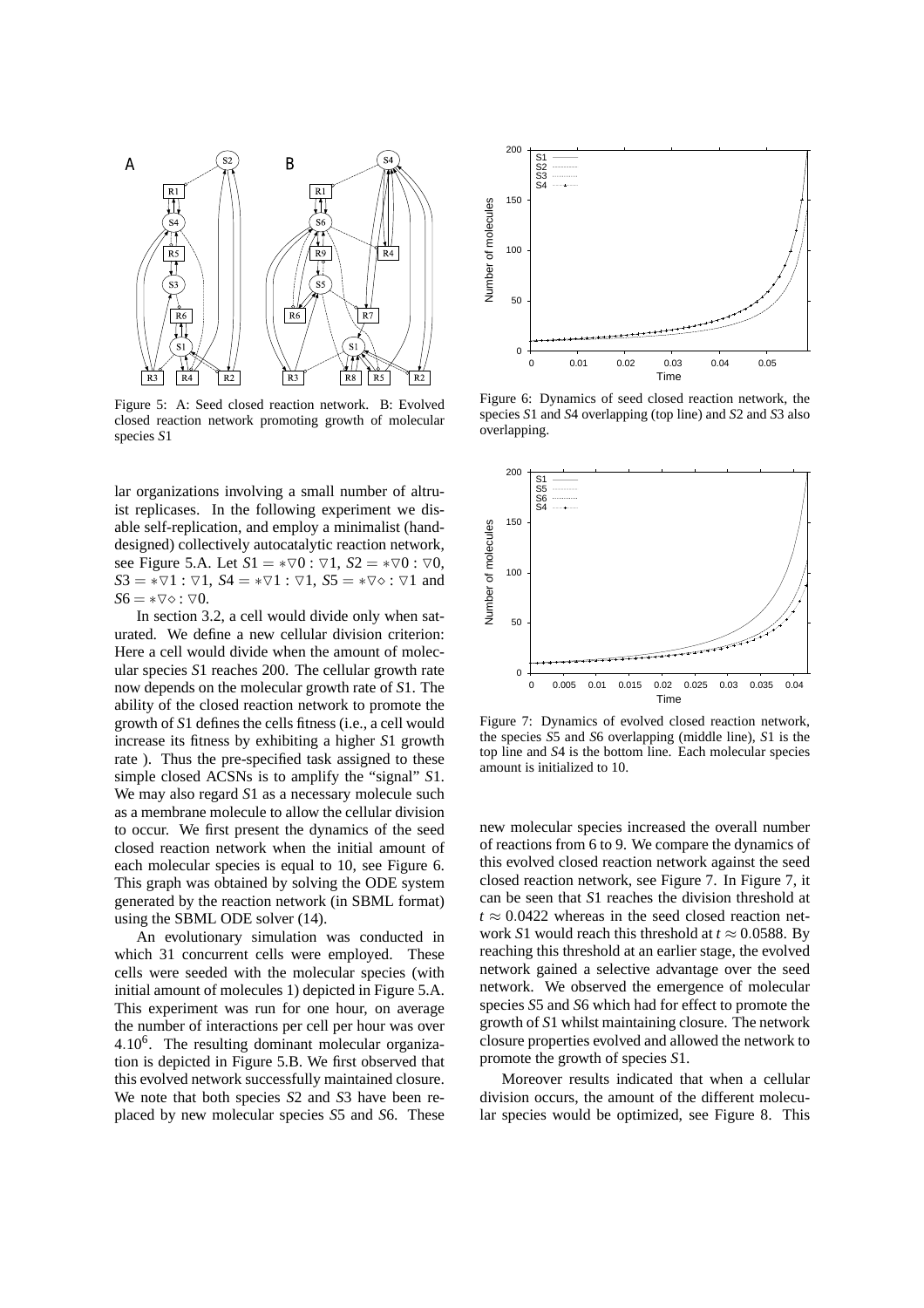

Figure 8: Typical dynamics of an evolved closed reaction network with optimized initial molecular amounts resulting from a cellular division



Figure 9: Comparison of *S*1 dynamics with differing networks and initial molecular amount distributions. *S*1*a* and  $S1<sub>b</sub>$  depicts the dynamics of *S*1 with initial molecular 10, using the seed reaction network and evolved reaction respectively. *S*1*c* represents the dynamics of *S*1 using the evolved reaction network and optimal initial molecular amount distribution.

optimization resulted in the ability to encourage the growth of *S*1 while limiting the growth of species *S*4, *S*5 and *S*6. However this amount distribution would not lead to the displacement of *S*4, *S*5 and *S*6 as these species are necessary to maintain closure. In Figure 8, it can be observed that *S*1 would reach the division threshold when  $t \approx 0.00973$ . This optimized amount distribution provided this network a selective advantage over networks having differing amount distributions (as shown in Figure 7).

Finally Figure 9 compares the different dynamics of *S*1 using the different networks and initial number of molecules. This comparison highlights the successive improvements in the networks fitness (i.e., hastened the production of molecules A).

#### **5 DISCUSSION**

We now discuss the current limitations of our proposed evolutionary system and how future work may address these issues. In section 4, we presented a closed reaction network which was evolved to carry out a pre-specified task. We examined a second set of identical evolutionary simulations to examine whether alternative evolutionary trajectories could occur. In all of these experiments, we observed the convergence (from a phenotypic point of view) of the system towards reaction networks similar to Fig. 5.B. Moreover the evolutionary process would only involve a limited number of incremental steps in fitness. Based on these observations we may express that our proposed AC still lacks some evolvability and failed to display a "remarkable" evolution of complexity.

Some may argue that the current system is simply not complex enough and should incorporate more realistic features such as mass conservation, multidimensional space, a genetic code or advanced chemical kinetics. These complementary properties would certainly broaden the complexity of an already difficult and incomplete investigation. However there would be no guarantee of improved results, i.e., exhibiting a more interesting evolutionary growth of complexity: A first reason for this assertion is that the impact of environmental constraints on the evolution of complexity still remains to date an open question (7). Secondly there is currently no theoretical framework that would lead to desired evolutionary growth of complexity with confidence.

We hypothesise that as long there is no such theoretical frameworks for the study of ACs, the latter would remain a black art approach where unexpected results are observed. Therefore a minimalist/simplified approach to ACs, where the system is still analytically tractable and examined using current mathematical methods, should be adopted. In keeping with this, our proposed AC contributed, to some extent, to the understanding of minimalist ACs and their evolutionary dynamics.

Future work would benefit from further theoretical research, it could involve the development of Formal Methods for Artificial Life (AL), this would facilitate the comparison of differing ACs. Such a formal approach to AL had already been initiated but was discontinuated (8), an alternative could be to extend the AC formalism. Moreover the development of further analytical tools such as the Organization Theory, which was initiated by Fontana and Buss 5 and later enriched by Dittrich and Speroni 4, would as well assist and contribute to the understanding and ultimately engineering of Complex Adaptive Systems